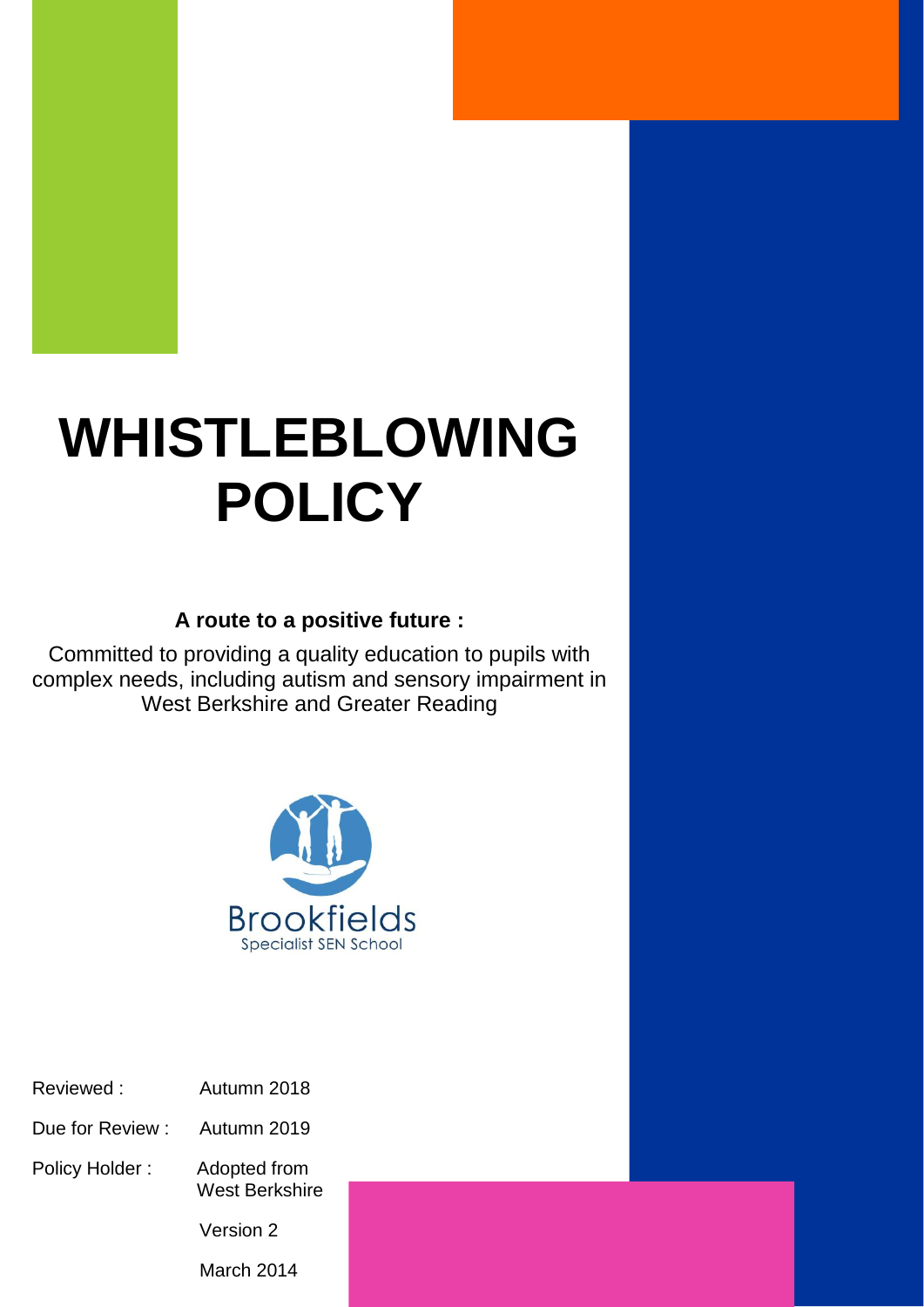#### **Document Control**

| <b>Document Ref:</b>     | HRDCRC002        | Date Created:  | June 2008  |  |
|--------------------------|------------------|----------------|------------|--|
| Version:                 |                  | Date Modified: | March 2014 |  |
| <b>Revision due</b>      | March 2017       |                |            |  |
| Author:                  | Katie Penlington | Sign & Date:   |            |  |
| <b>Owning Service</b>    | Human Resources  |                |            |  |
| <b>Equality Impact</b>   | Date undertaken: |                |            |  |
| <b>Assessment: (EIA)</b> | Issues (if any): |                |            |  |

## **Change History**

| <b>Version</b> | Date       | <b>Description</b>                                                                                  | <b>Publicised</b> |
|----------------|------------|-----------------------------------------------------------------------------------------------------|-------------------|
|                | June 2008  | New Policy                                                                                          |                   |
| $\mathcal{P}$  | March 2014 | Revised version following amendments arising from the Enterprise and<br>Regulatory Reform Bill 2013 |                   |
| 3              |            |                                                                                                     |                   |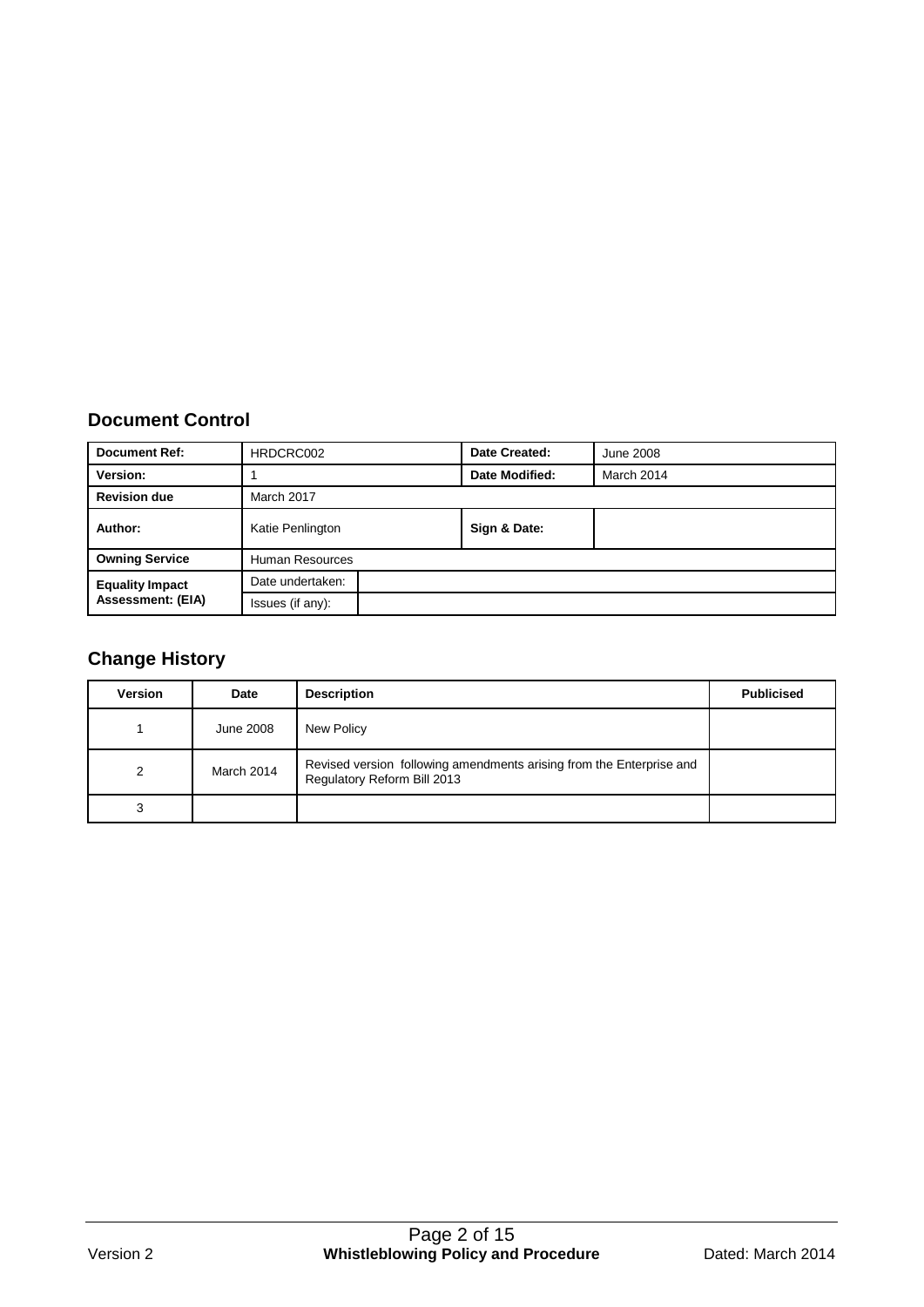# **Contents**

| 1. |                                                                             |
|----|-----------------------------------------------------------------------------|
| 2. |                                                                             |
| 3. |                                                                             |
|    |                                                                             |
| 4. |                                                                             |
| 5. |                                                                             |
| 6. |                                                                             |
| 7. |                                                                             |
| 8. |                                                                             |
| 9. |                                                                             |
|    |                                                                             |
|    |                                                                             |
|    |                                                                             |
|    |                                                                             |
|    |                                                                             |
|    |                                                                             |
|    |                                                                             |
|    |                                                                             |
|    |                                                                             |
|    | 17. What to do if you believe your concern has not been handled properly 11 |
|    |                                                                             |
|    | 11                                                                          |
|    | 19. Investigating concerns where there is no relevant Council procedure  11 |
|    |                                                                             |
|    |                                                                             |
|    |                                                                             |
|    |                                                                             |
|    |                                                                             |
|    |                                                                             |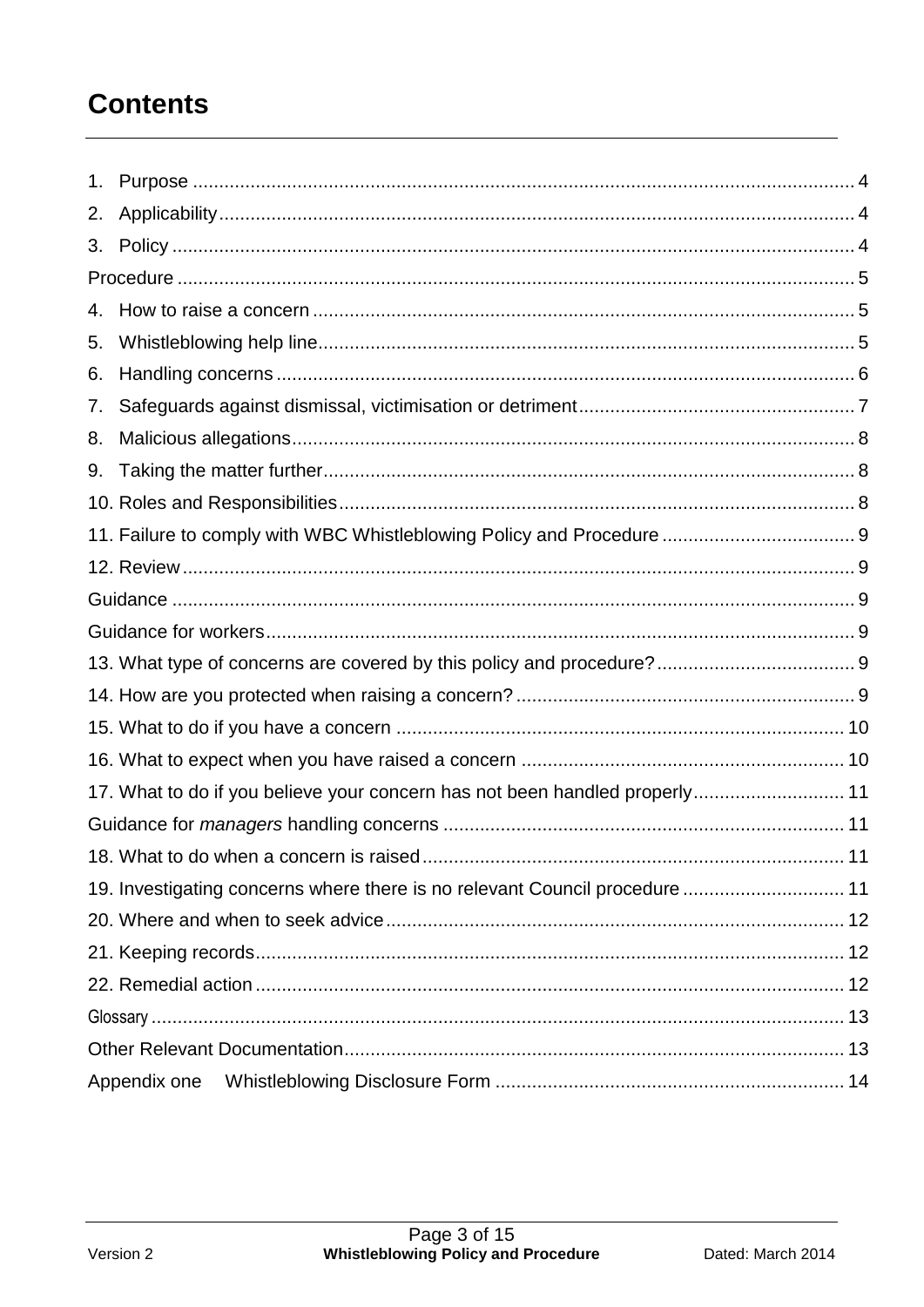#### 1. **Purpose**

- 1.1 It is important to the school that any fraud, misconduct or wrongdoing by employees, workers, governors or volunteers of the school, is reported and properly dealt with.
- 1.2 The Public Interest Disclosure Act enables individuals to raise concerns where they have a reasonable belief that:
	- A criminal offence:
	- A miscarriage of justice;
	- An act creating a risk to health and safety;
	- A breach of other legal obligation;
	- Damage to the environment;
	- Concealment of any of the above;

is being, has been or is likely to be committed, and it is in the public interest to disclose it, without fear of dismissal, victimisation or detriment. This policy and procedure sets out how such concerns should be raised and handled within the school.

1.3 This policy and procedure has been developed for use in West Berkshire schools. It is recommended that schools adopt this policy and procedure.

#### 2. **Applicability**

- 2.1 This Policy applies to:
	- 2.1.1 All employees working for the school,
	- 2.1.2 Other persons including governors, agency staff, volunteers and contractors working for the school.
	- 2.1.3 For the purposes of this policy and procedure those specified in 2.1.1 and 2.1.2 will be referred to collectively as 'workers'.
- 2.2 This Policy and Procedure is concerned with disclosures about matters other than a breach of an employee's own contract of employment. **If an employee is concerned that his/her own contract has been, or is likely to be, broken he/she should use the school's grievance procedure.**
- 2.3 The Policy and Procedure is in addition to the school's Complaints Policy.
- 2.4 It is the responsibility of each employee and other person mentioned in section 2.1 to familiarise themselves with and adhere to this Policy.

#### 3. **Policy**

- 3.1 The school is committed to the highest standards of openness, probity and accountability.
- 3.2 The school encourages all those listed in section 2 above to be aware of the importance of preventing and eliminating wrong-doing at work, and to raise serious concerns using the procedure below.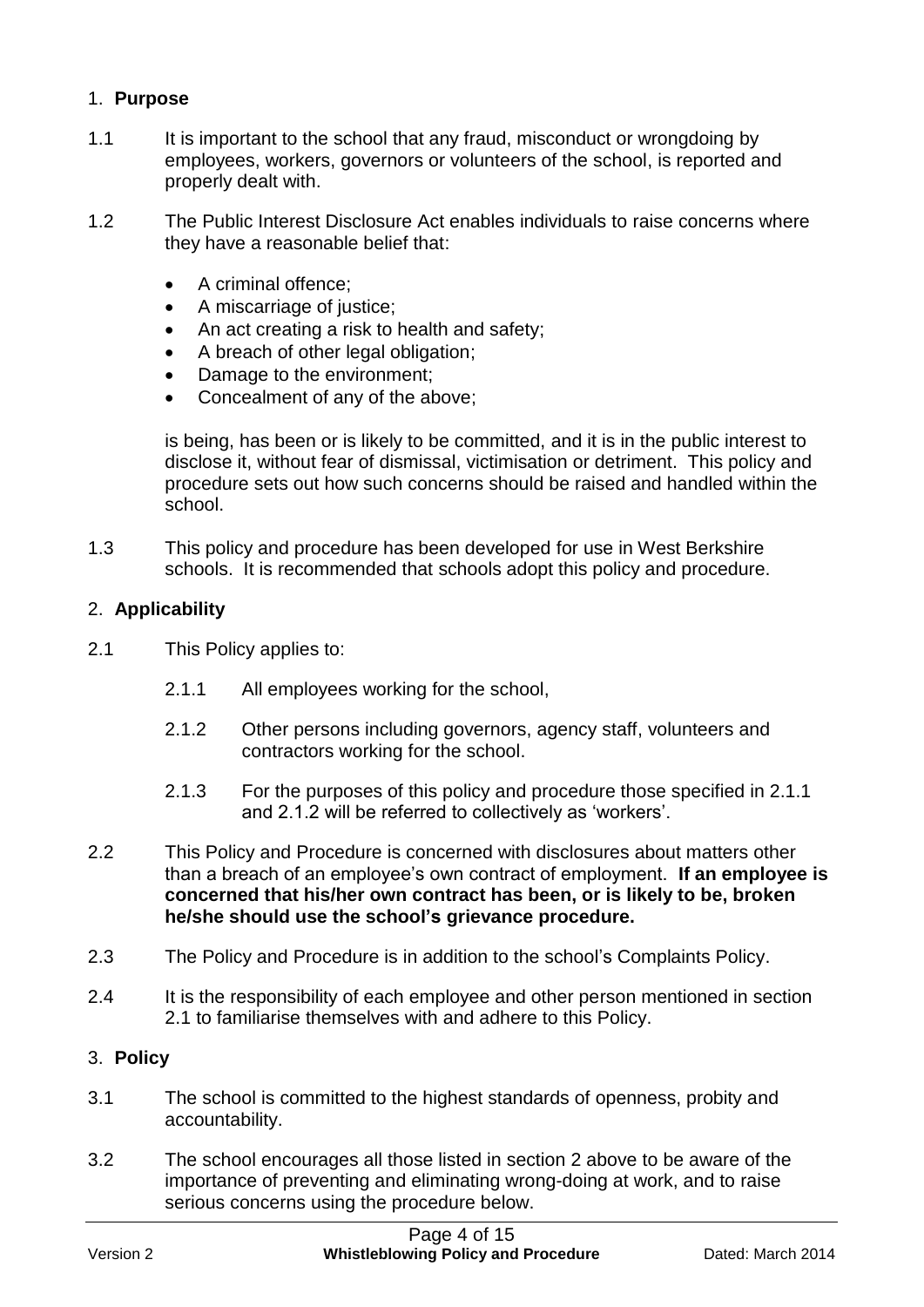- 3.3 The school will ensure these concerns are taken seriously and investigated thoroughly, promptly and confidentially, and that appropriate remedial action is taken.
- 3.4 The school will protect workers who raise concerns, based on a reasonable belief, under this procedure from dismissal, victimisation or detriment because they have made a disclosure.

**The section above is the policy of the school. Sections 4 to 12 contain the procedure to be followed when a concern is raised. Sections 13 to 22 provide additional guidance to workers and managers.**

#### **Procedure**

#### 4. **How to raise a concern**

- 4.1 Workers are encouraged to raise concerns early to enable appropriate remedial action to be carried out.
- 4.2 Workers should report concerns to their line manager, or where they are concerned that their manager is involved in the wrong doing, to the Head Teacher, or via the whistleblowing helpline as specified in section 5 below.
- 4.3 Concerns may be raised orally or in writing. It is helpful to the investigation if the worker provides the following information:
	- 4.3.1 The background history of the concern (giving relevant names and dates)
	- 4.3.2 The reason the worker is particularly concerned about the situation.

A form is provided in [appendix one](#page-12-0) that workers can use to raise their concerns.

- 4.4 Workers are encouraged to put their name to their allegation as anonymous allegations are harder to investigate. Where a worker asks to remain anonymous, the school will respect his/her request, but cannot guarantee that it will be able to do so.
- 4.5 Where allegations are raised anonymously they will be considered at the discretion of the Head Teacher in consultation with the Chair of Governors.
- 4.6 Where the Head Teacher is the subject of the allegation, the allegation will be considered by the Chair of Governors. Where the Chair of Governors is implicated in the allegation, the allegation will be considered by the Head of Education Services.

#### 5. **Whistleblowing help line**

5.1 Where the worker has concerns but is unsure whether to raise them or where he/she believes that the Head Teacher is involved in the wrong doing, or remains unsatisfied that a concern that he/she has raised with his/her line manager or Head Teacher has been handled satisfactorily, he/she should seek advice from the Chair of Governors.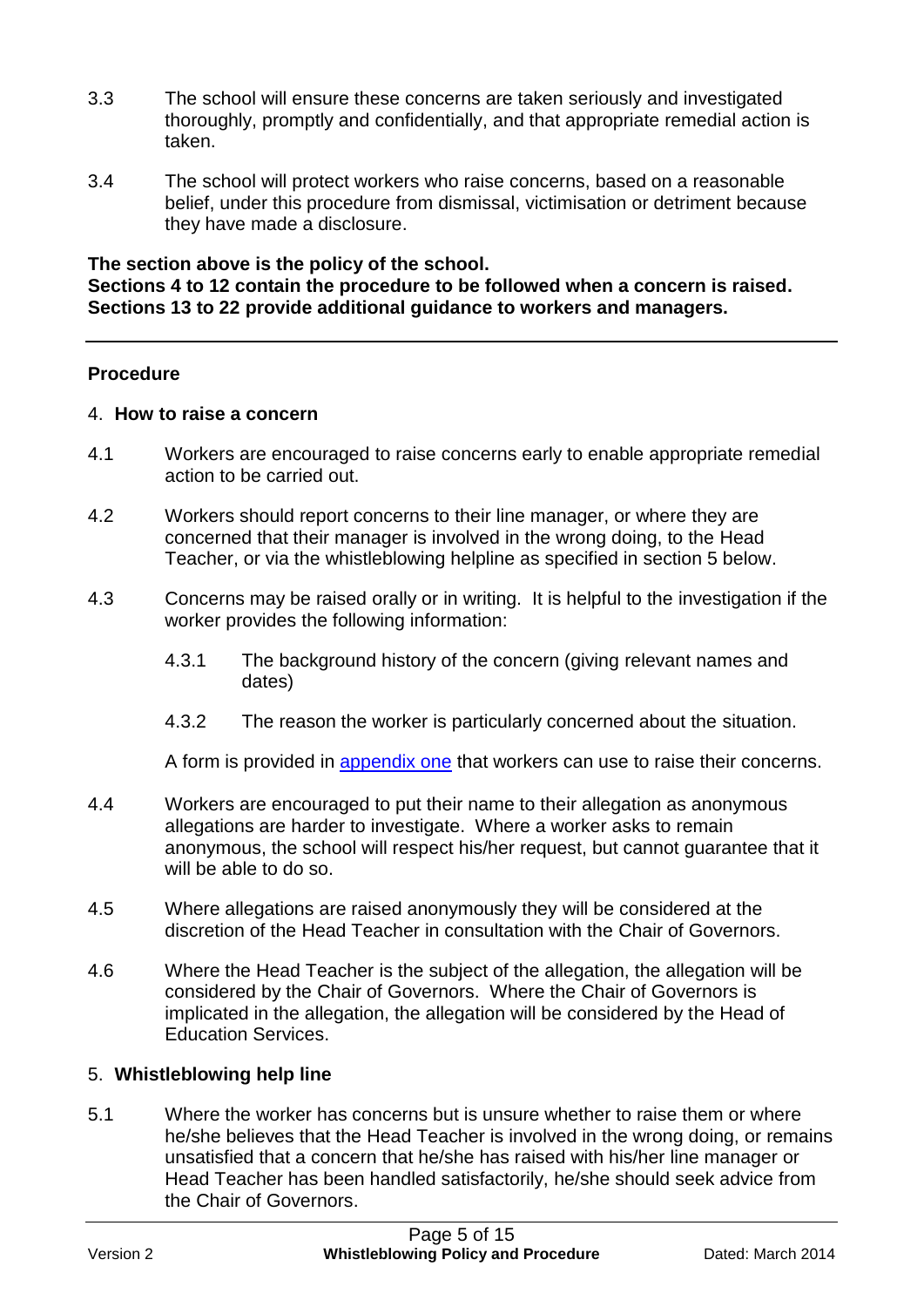5.2 Workers may contact the Chair of Governors by telephone, email or in writing as follows;

|                                | Telephone |                                                                                                                                       |  |
|--------------------------------|-----------|---------------------------------------------------------------------------------------------------------------------------------------|--|
|                                | Email     | cmanning@brookfields.w-berks.sch.uk                                                                                                   |  |
| <b>Whistleblowing Helpline</b> | Post      | Mr Christopher Manning<br><b>Chair of Governors</b><br><b>Brookfields School</b><br>Sage Road<br><b>Tilehurst</b><br>Reading RG31 6SW |  |

5.3 The Chair of Governors will decide how the concern should be dealt with, seeking advice from those listed at 6.3 as relevant, and will pass the case to an appropriate member of the school's management team to be handled.

#### 6. **Handling concerns**

- 6.1 The manager receiving the concern will hold an initial meeting with the worker as soon as possible to acknowledge the concern has been raised and clarify the details.
- 6.2 Where the matter can be resolved simply, for example where there has been a misunderstanding or misinterpretation of an event, the manager will explain this to the employee, check that the worker is satisfied that the matter is resolved and keep a record of the decision.
- 6.3 Where the manager decides the matter should be taken further, he/she should seek advice from one or more of the people listed below on how to proceed with the concern:
	- The Head Teacher
	- The Chair of Governors
	- The Head of Education Services
	- Head of Childrens Services
	- Local Authority Designated Officer (LADO)

This/these person(people) will be referred to as the 'advising manager(s)'.

- 6.4 No-one implicated in the allegations will be involved in conducting the investigation.
- 6.5 If urgent action is required this will be taken before an investigation is conducted.
- 6.6 Within ten working days of the concern being raised, the recipient of the concern will contact to the worker to:
	- Indicate how it is proposed to deal with the matter
	- Give an estimate of how long it will take to provide a final response
	- Tell the worker whether any initial enquiries have been made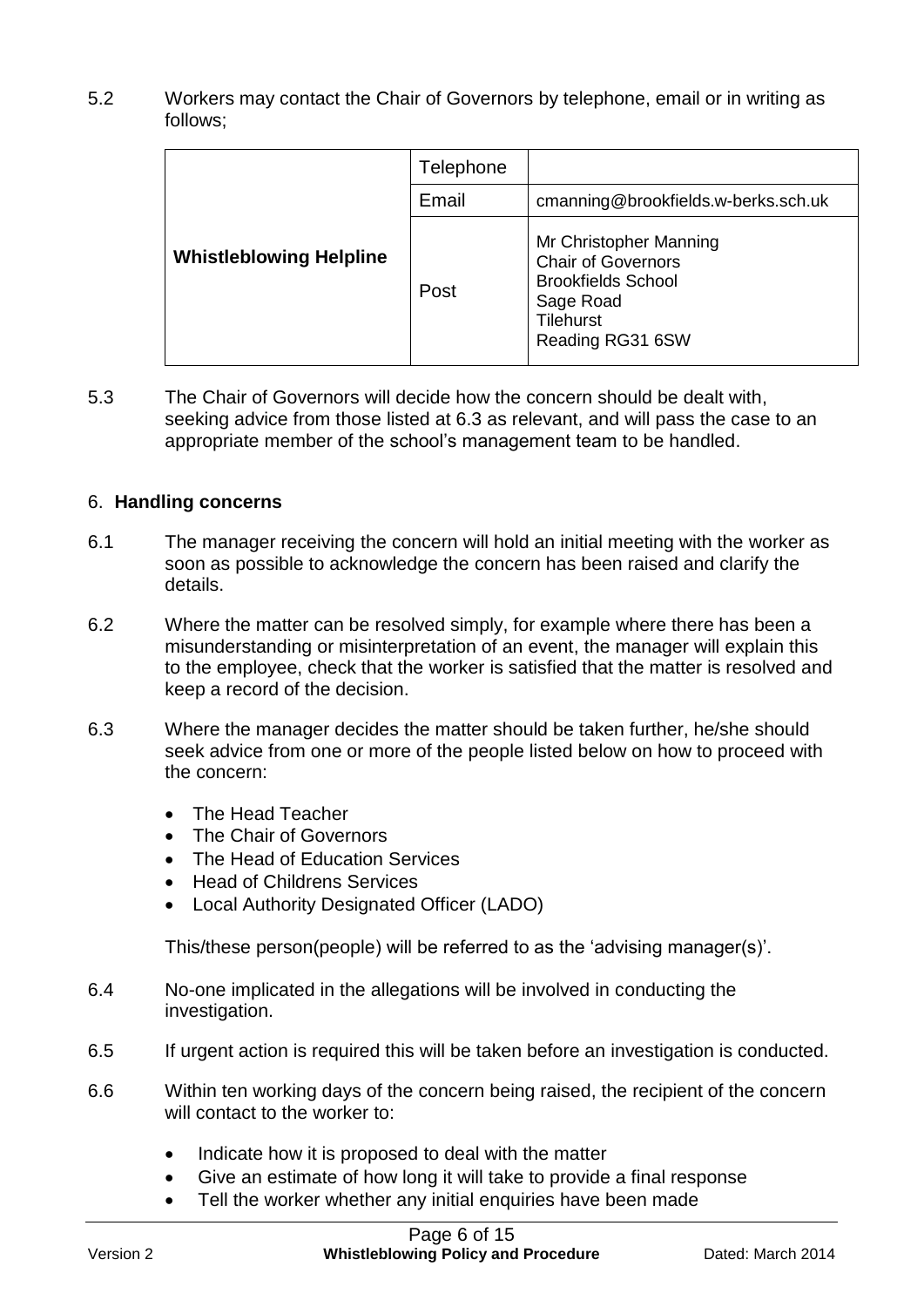- Provide information on staff support mechanisms
- Inform the worker whether further investigations will take place and if not, why not
- 6.7 Concerns that fall within the scope of school procedures (e.g. child protection issues, disciplinary issues) will normally be considered under those procedures.
- 6.8 Where it is not clear that the concern falls under the scope of a school procedure, the manager will investigate the concern and present his/her findings to the advising manager(s). The advising manager(s) will decide upon an appropriate course of action.
- 6.9 The advising manager(s) will delegate responsibility for ensuring that any remedial action required is carried out to the appropriate person(people) within the school or local authority.
- 6.10 The advising manager(s) will also advise whether matters should also be:
	- referred to the police
	- referred to the internal auditor
	- form the subject of an independent inquiry
	- referred to a regulatory agency
	- referred to a government department
- 6.11 The advising manager(s) will inform the manager that received the concern of the outcome.
- 6.12 Managers receiving concerns should notify the Chair of Governors of all concerns raised and the outcome once resolved so that they can be recorded (in a form that will not endanger confidentiality) for reporting purposes.
- 6.13 Subject to legal constraints, the worker will be informed of the outcome of the investigation and any action that will be taken as a result.

#### 7. **Safeguards against dismissal, victimisation or detriment**

- 7.1 A worker who makes a protected disclosure has the right not to be dismissed, subjected to any other detriment, or victimised because he/she has made a disclosure.
- 7.2 The school will keep the matter confidential as far as possible. Where an investigation confirms the allegations workers may be required to attend hearings as witnesses.
- 7.3 Anyone (including managers, governors and co-workers) found to subject a worker who has made a protected disclosure to inappropriate action under a formal procedure, bullying, harassment, victimisation or detriment may be subject to disciplinary or other appropriate action.
- 7.4 An instruction to cover up wrong doing is a disciplinary offence. Workers should report circumstances in which they are told not to raise or pursue any concern, even where they are told not to by a person in authority such as a manager.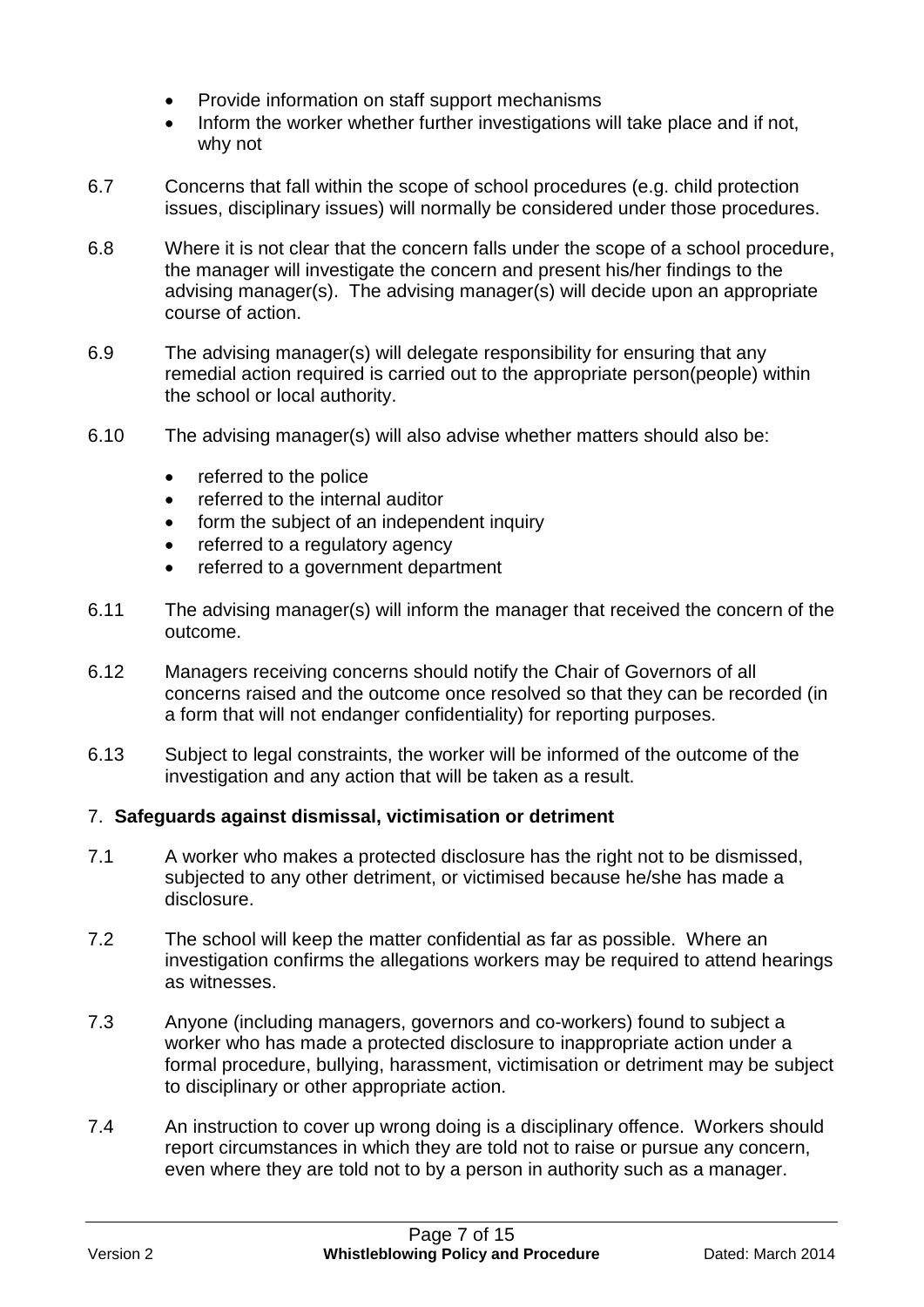#### 8. **Malicious allegations**

- 8.1 It is not necessary for a worker to have proof that wrong doing is being, has been, or is likely to be committed; a reasonable belief is sufficient.
- 8.2 Information given should be true to the best of the worker's knowledge, information and belief. Maliciously making a false allegation is a disciplinary offence and will be handled under the school's disciplinary procedure.

#### 9. **Taking the matter further**

- 9.1 Where the worker is not satisfied that appropriate action has been taken he/she should contact the Chair of Governors (see section 5 above). The Chair of Governors will consider what, if any, further action is required, seeking advice from those listed in 6.2 as appropriate. The Chair of Governors will inform the worker of how the matter will be taken forward.
- 9.2 If worker is still not satisfied he/she should report the matter to the proper authority. The legislation sets out a number of bodies to which qualifying disclosures may be made. These include:
	- Local Authority
	- HM Revenues and Customs
	- The Financial Services Authority
	- The Office of Fair Trading
	- The Health and Safety Executive
	- The Environment Agency
	- The Director of Public Prosecutions
	- The Serious Fraud Office

#### 10. **Roles and Responsibilities**

- 10.1 The overall responsibility for this policy and procedure within the schools rests with the Head Teacher and Chair of Governors.
- 10.2 The governing board has overall responsibility for the maintenance and operation of this policy and procedure.
- 10.3 The Chair of Governors will keep a record of concerns raised and outcomes (in a form that does not endanger confidentiality) and will report as necessary to the Council.
- 10.4 Managers receiving concerns are responsible for reporting the concern and the outcome to the Chair of Governors so that it can be recorded.
- 10.5 All managers are directly responsible for making their staff aware of this policy and procedure and for the adherence of their staff.
- 10.6 Workers have an individual responsibility to adhere to this policy and procedure.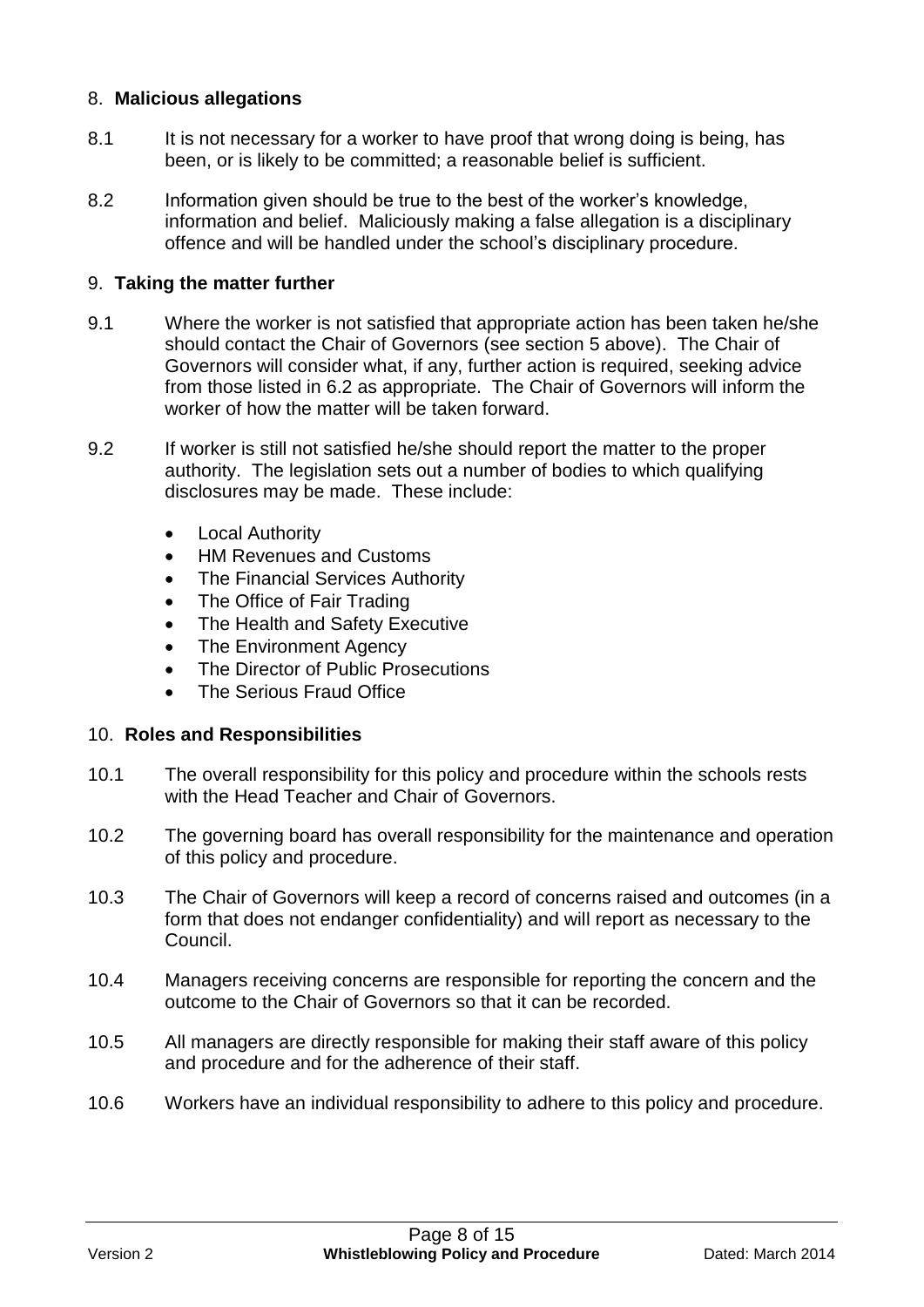#### 11. **Failure to comply with WBC Whistleblowing Policy and Procedure**

11.1 Workers are expected to report concerns. For some categories of employees failing to report a concern may be failing in their professional duty; this may result in disciplinary action being taken.

#### 12. **Review**

12.1 This policy and procedure will be reviewed to respond to any changes and at least every 3 years.

#### **Guidance**

#### **Guidance for workers**

#### 13. **What type of concerns are covered by this policy and procedure?**

- 13.1 As a worker you may be the first to realise that there may be something seriously wrong within the school. It may be tempting to do nothing as you may feel that voicing your concerns would appear disloyal to colleagues or the school. You may also be afraid that it may lead to repercussions against yourself. However, it is important that you raise your concerns promptly so that the school can take action to rectify them.
- 13.2 The school is committed to ensuring that any wrong-doing is rectified as soon as possible and that workers are supported in raising any serious concerns. The whistleblowing policy and procedure explains how you should raise your concerns, and the protection you are entitled to.
- 13.3 You should report any serious concerns that you have about any aspect of the school, provision of education and extra curricular activities or the conduct of employees, governors, volunteers or others acting on behalf of the school.
- 13.4 Concerns covered by the Public Interest Disclosure Act are listed in 1.2 above and may be something that makes you feel uncomfortable in terms of something that:
	- Is against the law
	- Puts someone at risk
	- Breaches the school's standards, policies or procedures
	- Is against the school's *instruments and articles of government*, Financial Regulations or policies and procedures
	- Falls below established standards of practice
	- Amounts to improper conduct

#### 14. **How are you protected when raising a concern?**

14.1 The school will not dismiss you because you have raised a concern under this procedure, and will protect you against victimisation or other detriment, so long as you have a reasonable belief that the wrong-doing is being, has been, or is likely to be committed, and it is in the public interest to disclose it. The information that you give should be true to the best of your knowledge, information and belief.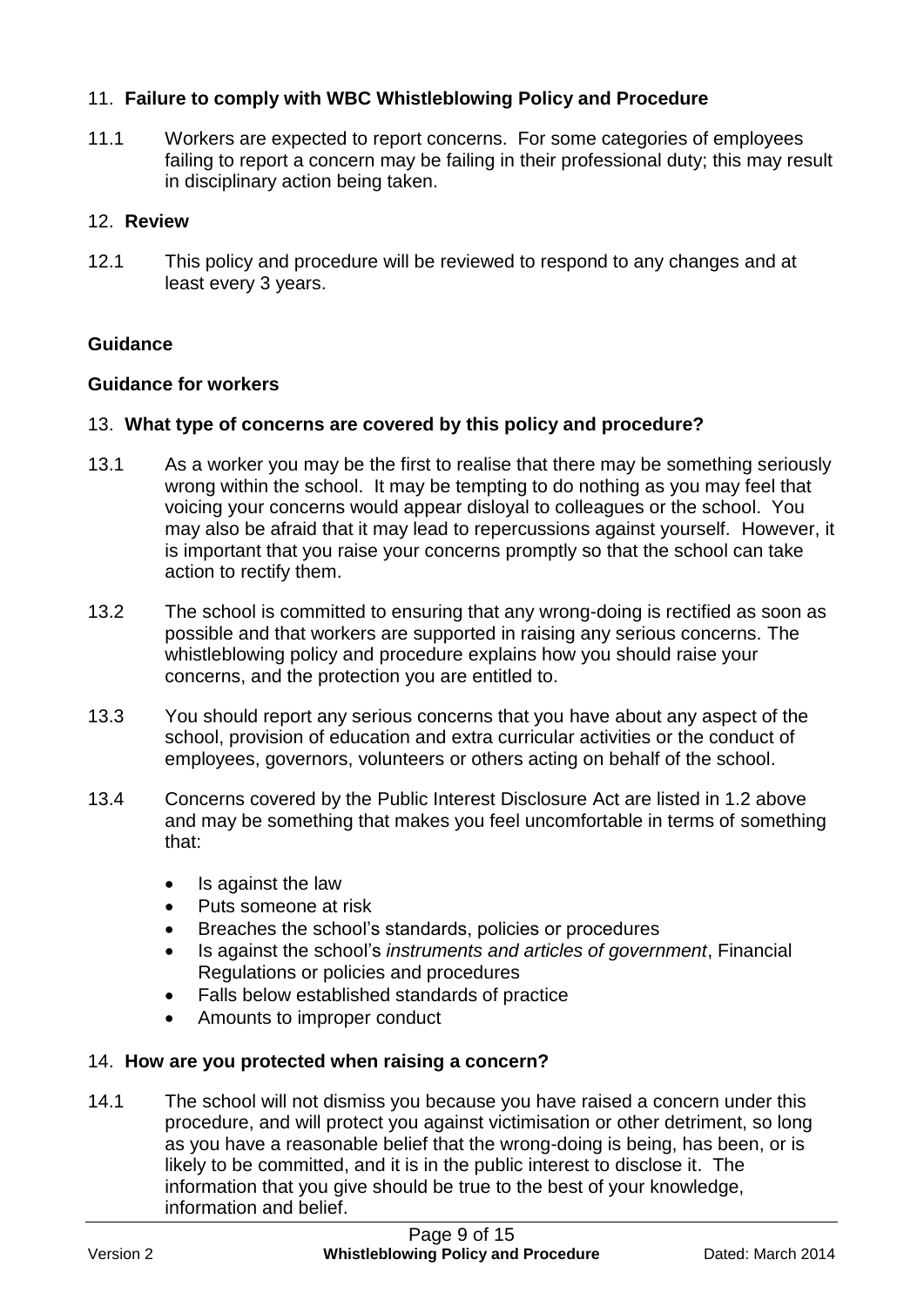- 14.2 You are not expected to investigate the concern yourself, just to be able to explain the reasons for your concern.
- 14.3 Any investigation into concerns of potential malpractice will not influence or be influenced by any disciplinary or redundancy procedures that already affect you.

#### 15. **What to do if you have a concern**

15.1 You should raise your concern as specified in section 4 of the procedure. If you are not sure if you should raise something it may help to talk things through with your line manager, or to seek advice from the whistleblowing helpline (see section 5 above).

#### 16. **What to expect when you have raised a concern**

- 16.1 The manager you raise your concern with should meet you to discuss your concern in more detail. He/she will then consider how to handle the matter.
- 16.2 If the manager believes that the matter can be resolved simply for example where he/she believes that there has been a misunderstanding, or that you have misinterpreted what has happened – he/she will discuss this with you. If you are happy with the outcome of the discussion the process will end.
- 16.3 If the manager believes further investigation/action is required, he/she may:
	- Make some initial enquiries
	- Seek advice from a person/people listed in section 6.2 (referred to as the advising manager(s))
- 16.4 The manager will contact you again within 10 working days of you raising the concern as stated in section 10 of the procedure. This may be orally or in writing.
- 16.5 Where possible the matter will be kept confidential. However, there may be circumstances where this may not be possible, for example where the school is required to report a criminal offence.
- 16.6 You may be required to attend meetings and/or provide a written statement as part of the investigation. You may ask for meetings to be held off site, and you may bring a trade union representative or work colleague to attend meetings. You should inform the manager in advance of the meeting if you intend to bring someone to the meeting with you.
- 16.7 You may be asked to comment on other evidence gathered during the investigation.
- 16.8 Where investigation confirms that wrong-doing has occurred you may be required to attend hearings to give evidence.
- 16.9 Where possible you will be informed of the outcome of the investigation and what, if any, action will be taken as a result.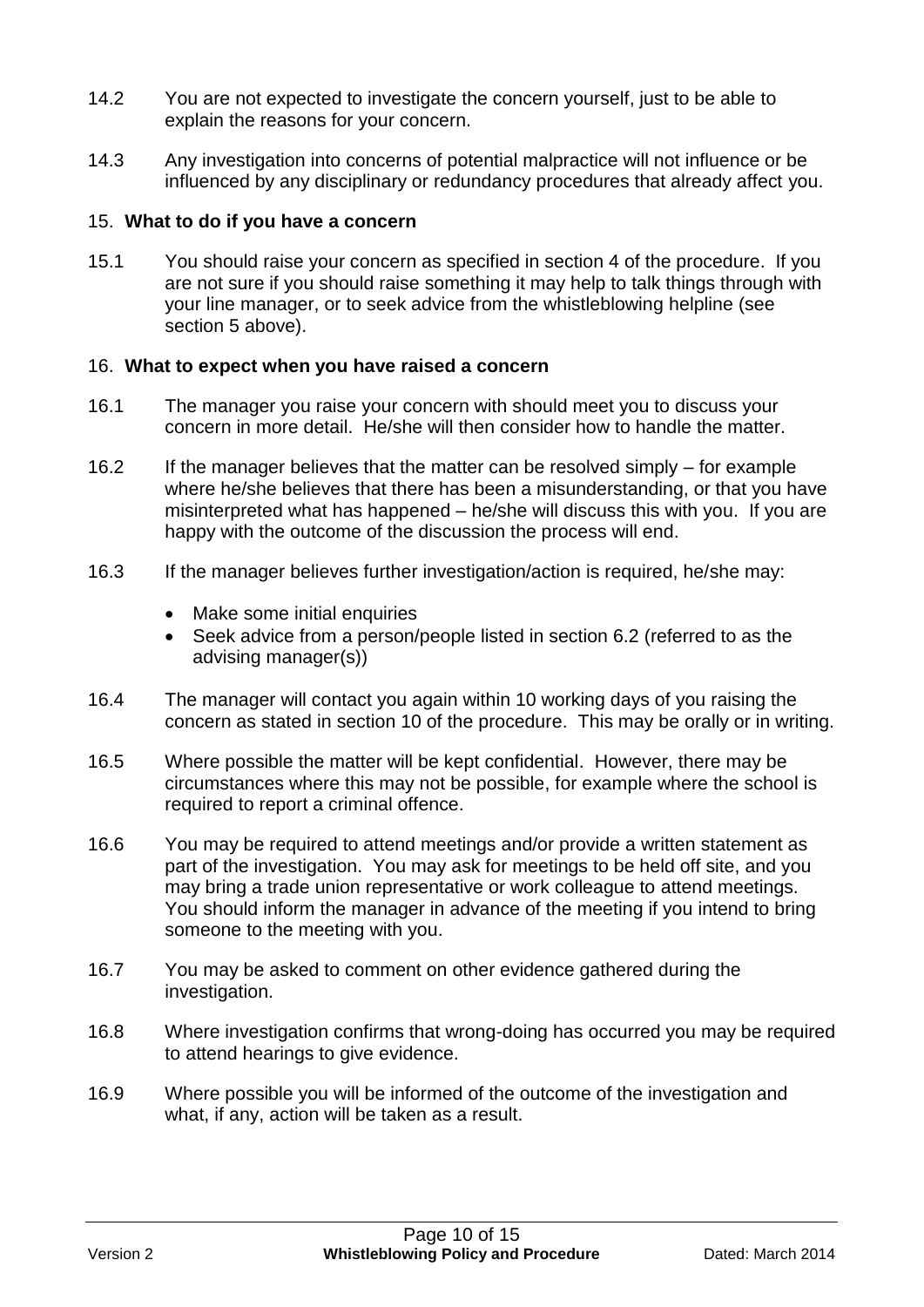#### 17. **What to do if you believe your concern has not been handled properly**

- 17.1 If you believe that your concern has not been handled properly you can contact the whistleblowing hotline (see section 5 above)
- 17.2 If you are still dissatisfied you may decide to take the matter outside the school as specified in section 9 above. You should make sure you do not disclose personal information about an individual/individuals, or sensitive business information. If in doubt you should contact the whistleblowing help line (see sectio*n 5).*

#### *Guidance for managers* **handling concerns**

#### 18. **What to do when a concern is raised**

- 18.1 Take concerns seriously whether they are raised orally or in writing. Meet with the worker to discuss their concern more fully.
- 18.2 The worker may request that the meetings are held away from his/her normal place of work. Where possible you should agree with the worker where the meeting will be held.
- 18.3 The worker has the right to be accompanied at meetings by a trade union representative or work colleague.
- 18.4 Do not ignore anonymous disclosures seek advice from the Head Teacher and/or Chair of Governors (see point 4.5.)
- 18.5 If the matter can be dealt with quickly and easily, for example where there has been a misunderstanding, you should explain the matter to the worker and check that he/she is satisfied that the matter is resolved. Keep a written record of your decision.
- 18.6 Where the matter needs to be taken further you should discuss how to proceed with those listed in 6.2, as appropriate to the case. This/these person/people will be known as the 'advising manager(s). Where the matter cannot be handled under one of the school's procedures, the advising manager(s) may ask you or another suitable person to investigate the matter further and to present your findings to them.
- 18.7 Unless the matter has been resolved as described in 18.3 you should contact the worker again within ten days of him./her raising the concern, as described in point 6.5. Where the concern is serious (that is, if it is a concern that would constitute one of the situations listed in 1.2) you should confirm the key points of your meeting to the worker in writing.

#### 19. **Investigating concerns where there is no relevant school procedure**

- 19.1 The advising manager(s) will outline how the concern should be investigated.
- 19.2 The investigation may involve seeking written statements from the worker and other individuals. Written statements should be signed by those giving them.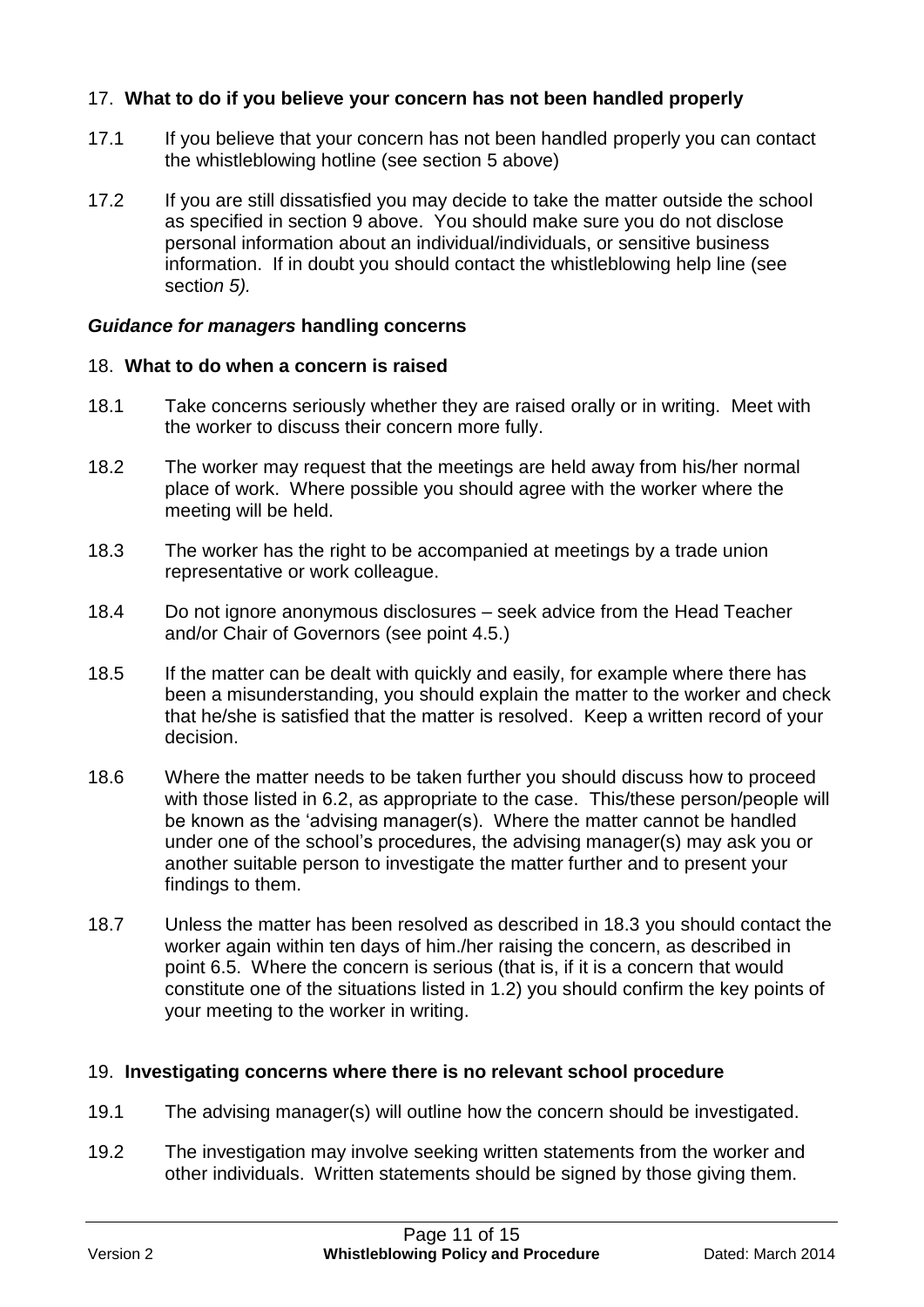- 19.3 It may be appropriate to ask the worker who raised the concern to comment on additional evidence obtained.
- 19.4 You should keep records of what you consider during your investigation. For example, make copies of documents, keep notes of interviews, signed witness statements etc.
- 19.5 At the end of your investigation you should set out your findings in an investigation report and present this to the advising manager(s).

#### 20. **Where and when to seek advice**

20.1 Unless the matter is a straightforward case of misunderstanding or misinterpretation by the employee, you should seek advice from those listed in 6.2 as appropriate to the case.

#### 21. **Keeping records**

- 21.1 If a worker raises a concern with you should keep the following records:
	- The date on which the concern was raised
	- The part of the school to which the concern relates
	- The nature of the concern and its key elements
	- Any action taken
	- Any feedback that has been provided to the discloser
	- Whether or not the discloser has any wishes with regards to confidentiality
	- How the matter was resolved
- 21.2 Records should be kept confidentially and in accordance with the Data Protection Act.
- 21.3 Once the matter is closed you should forward a copy of the records securely and in accordance with the school's Data Protection Policy to the Chair of Governors, and should then securely dispose of your copy.

#### 22. **Remedial action**

22.1 The advising manager(s) will identify appropriate people within the school who will be responsible for ensuring that any remedial action deemed necessary is implemented. This may include reporting the matter to an appropriate government department, regulatory agency and/or the police.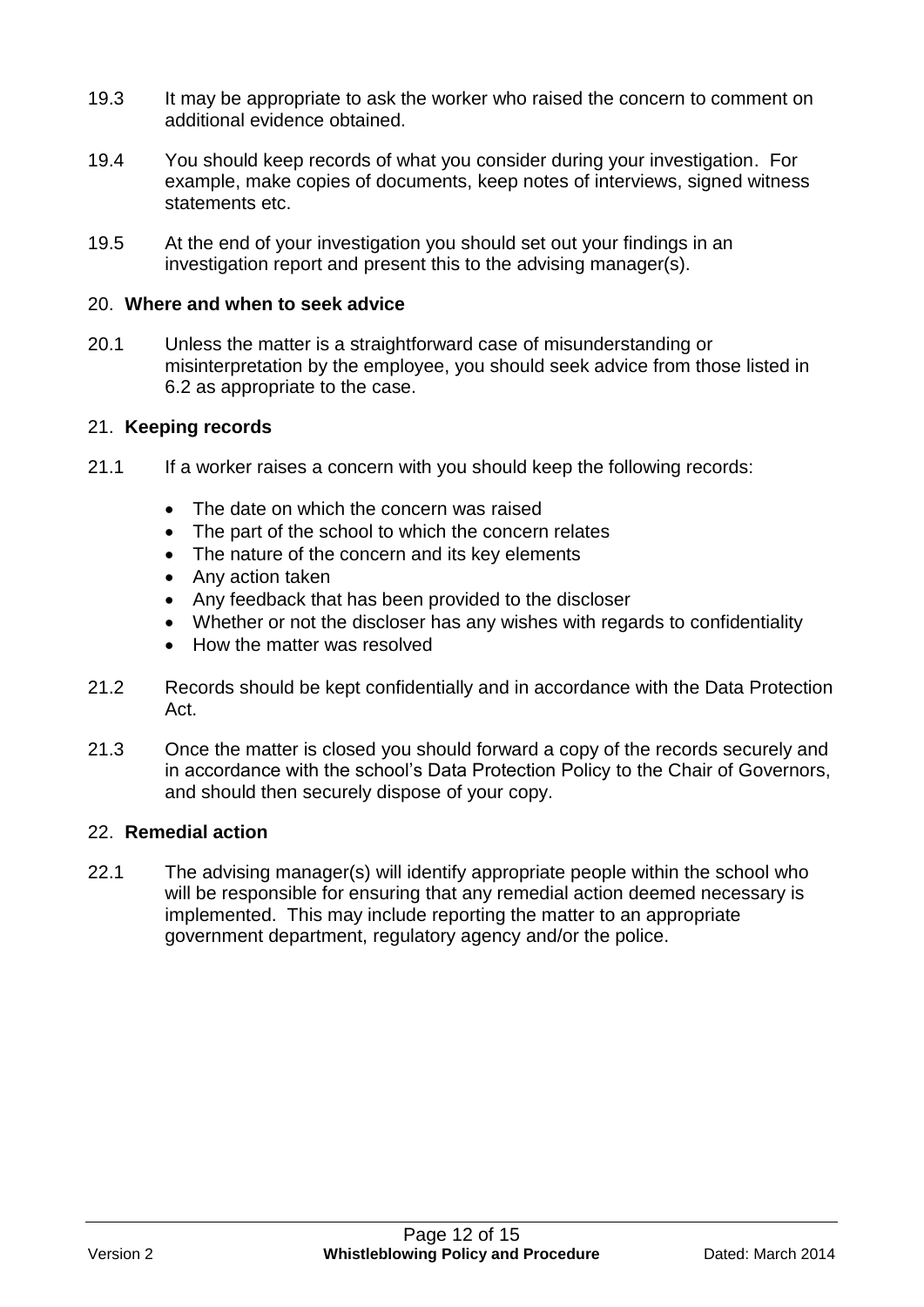## **Glossary**

| Advising manager(s)               | Person/people listed in 6.2 from whom the <i>manager</i> receiving the<br>concern seeks advise on how to handle the case |
|-----------------------------------|--------------------------------------------------------------------------------------------------------------------------|
| Whistleblowing<br><b>Helpline</b> | 01635 503190<br>Contact, Advice and Assessment Service, CAAS                                                             |
|                                   | child@westberks.gov.uk                                                                                                   |

# **Other Relevant Documentation**

<span id="page-12-0"></span>Grievance Procedure Complaints Policy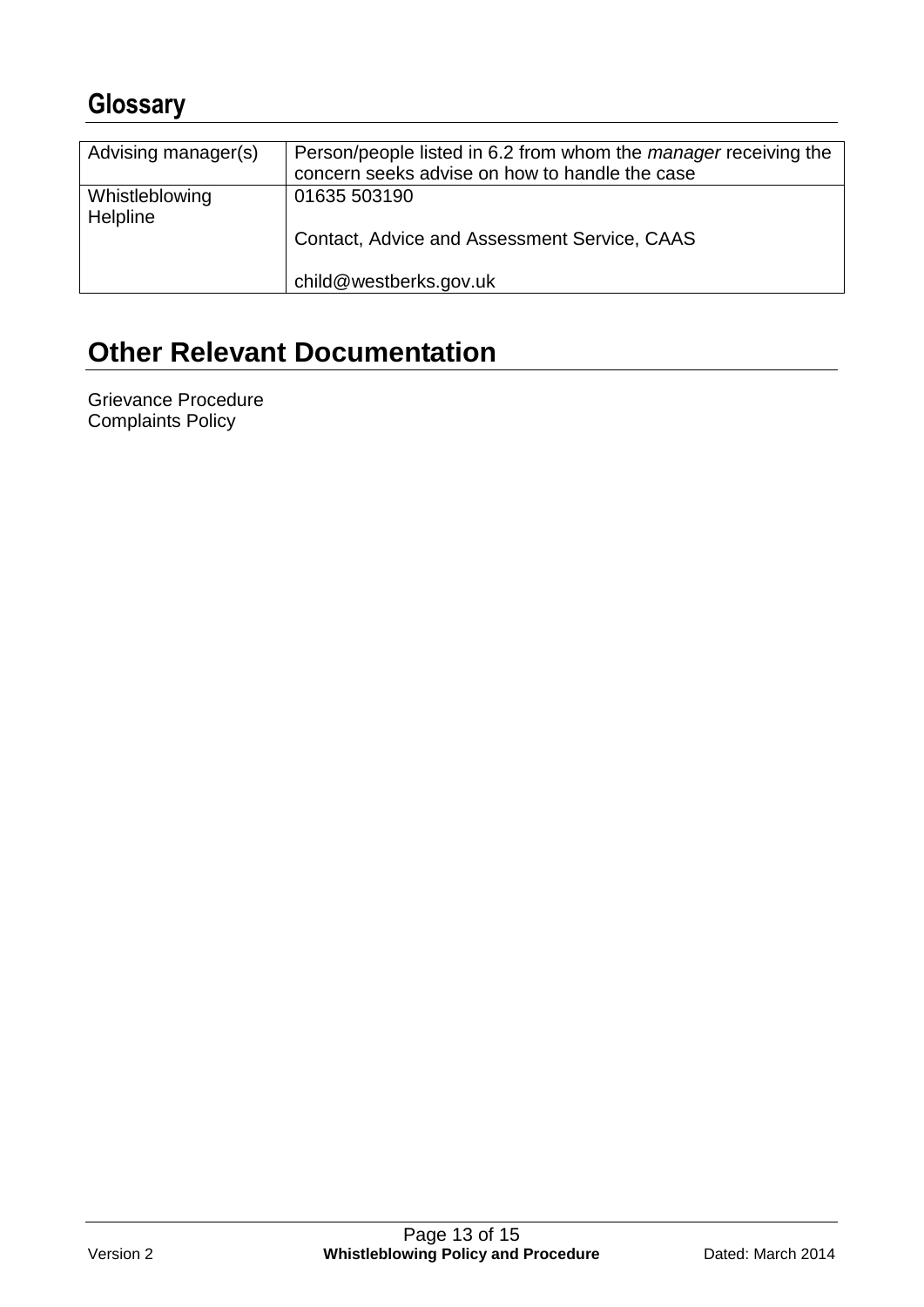This form is intended for use by any individual working for the school (including governors, contractors, agency workers and volunteers) who wishes to raise an issue about serious wrong doing. You must have a reasonable belief in any allegations that you make, and they must be made in the public interest.

This form should be used to report wrong-doing within the school (for example, financial irregularities or health and safety concerns), rather than to raise a personal grievance . (If you want to make an allegation of bullying or harassment, or are complaining that your contract of employment has been breached, separate procedures exist for these types of concerns .)

If you are unsure about whether your complaint is best dealt with under the school's whistleblowing policy or the grievance procedure, please read the whistleblowing policy, which provides examples of the issues that should be reported using this form. If, having read the whistleblowing policy, you remain unsure about which procedure to use, please consult the *Head Teacher or the Chair of Governors (or Head of Education Services where the Head Teacher and Chair of Governors are the subjects of your allegations)* for further advice.

Once you have submitted this form, the school's whistleblowing procedure will be invoked. This will result in an investigation, which will not involve anyone (for example, your line manager) you may have implicated below.

In certain circumstances, you can request that your complaint be kept anonymous. Where possible, the school will respect a request for anonymity, but cannot guarantee that it will be able to do so.

This form should be completed and delivered to your line manager/Head Teacher or the Chair of Governors (see sections 4 and 5 of the whistleblowing procedure) in an envelope marked "confidential" or sent as an email attachment with "confidential" in the subject line.

| Formal public interest disclosure (whistleblowing)                   |        |  |
|----------------------------------------------------------------------|--------|--|
| Worker's name                                                        |        |  |
| Worker's job title                                                   |        |  |
| <b>School</b>                                                        |        |  |
| Date                                                                 |        |  |
| Does your public interest disclosure relate to<br>your line manager? | Yes/No |  |
|                                                                      |        |  |

#### **Summary of disclosure**

Please set out the details of the issue that you wish to raise, providing examples where possible, particularly dates, times, locations and the identities of those involved. You may attach additional sheets if required.

#### **Individuals involved**

Please provide the names and contact details of any people involved in your complaint, including witnesses.